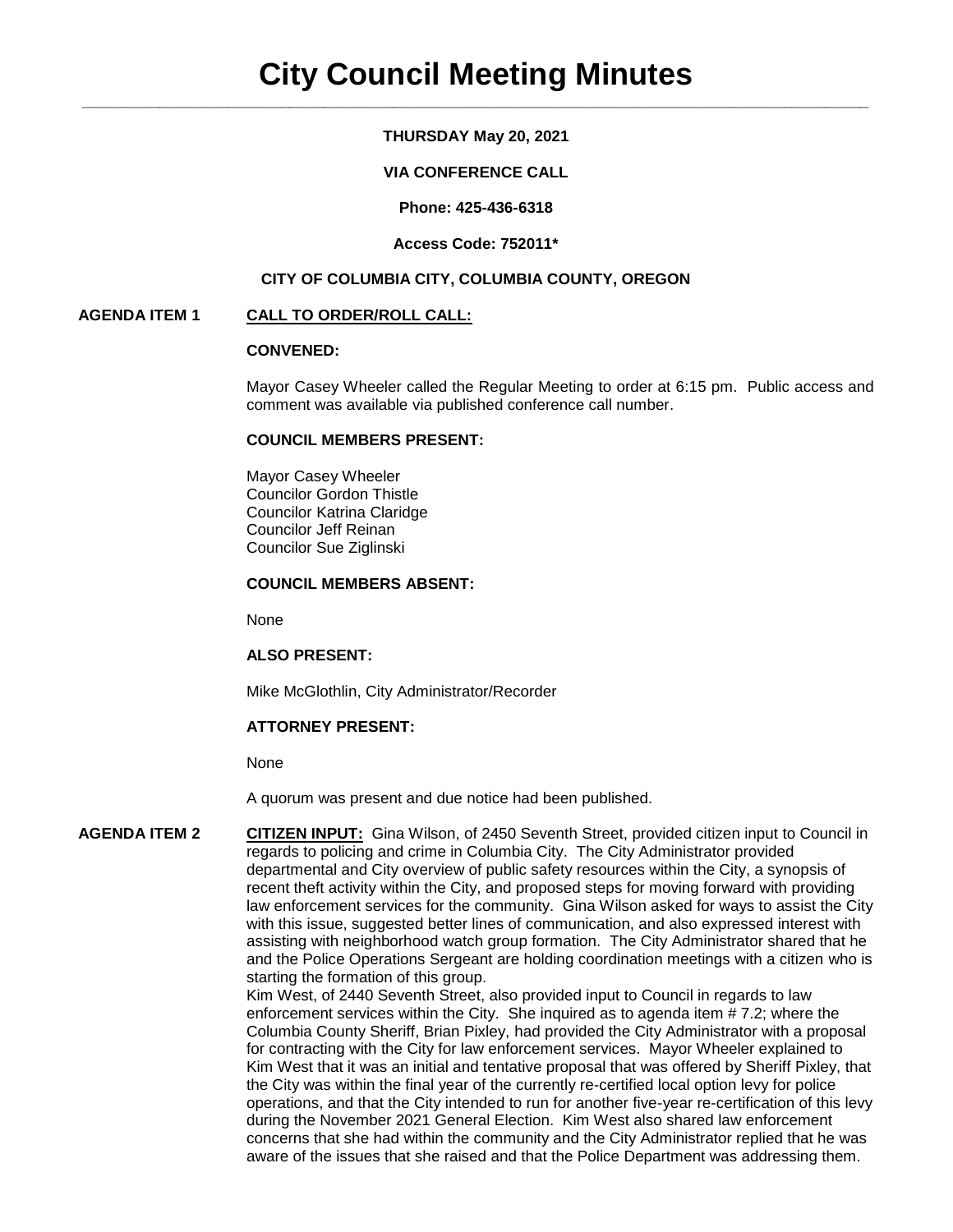### **AGENDA ITEM 3 COUNCIL REPORTS:** None

#### **AGENDA ITEM 4 STAFF REPORTS:**

**4.1 Activity Report from the Police Operations Sergeant:** A written report from the Police Operations Sergeant, Jerry Bartolomucci, was submitted for the previous months activities.

#### **AGENDA ITEM 5 CONSENT AGENDA:**

- **5.1 Bills paid with check numbers 33104 through 33157 during the month of April, 2021.**
- **5.2 Check number Memo and Approval Request in regards to check numbers 32688-89 and 32735-42, as submitted by the City Administrator.**
- **5.3 Financial Report for the month ending April 30, 2021.**
- **5.4 Minutes of the April 15, 2021 Regular City Council Meeting.**
- **5.5 Minutes of the April 22, 2021 Special City Council Meeting.**
- **5.6 Minutes of the May 4, 2021 Audit Committee Meeting.**

COUNCIL APPROVED THE CONSENT AGENDA BY UNANIMOUS ROLL CALL VOTE.

**AGENDA ITEM 6 UNFINISHED BUSINESS:** None

#### **AGENDA ITEM 7 NEW BUSINESS:**

**7.1 First Reading of Council Bill 21-925: An Ordinance Declaring the City's Election to Receive State Revenues.** 

COUNCIL CONDUCTED THE FIRST READING OF COUNCIL BILL 21-925.

### **7.2 Review and discussion of City of Columbia City/Columbia County Sheriff's Office Law Enforcement Contracted Workshop, as submitted by Sheriff Brian Pixley.**

THE CITY ADMINISTRATOR REVIEWED WITH COUNCIL THE INFORMATION THAT HE HAD GATHERED; CONSISTING OF A HARD COPY OF THE WORKSHOP INFORMATION IN POWER POINT FORMAT AND AN EXAMPLE OF A PRICING FORM, IN ATTENDING A LAW ENFORCEMENT CONTRACT WORKSHOP WITH SHERIFF BRIAN PIXLEY. AT THE CONCLUSION OF THE REVIEW IT WAS THE CONSENSUS OF COUNCIL TO SEEK ANOTHER FIVE-YEAR LOCAL OPTION LEVY RE-CERTIFICATION AT THE NOVEMBER 2021 GENERAL ELECTION IN ORDER TO CONTINUE PROVIDING POLICING SERVICES TO THE COMMUNITY VIA THE COLUMBIA CITY POLICE DEPARTMENT. THIS EFFORT WAS DECIDED TO SERVE AS A GAUGE OF CITIZEN SUPPORT FOR THE CONTINUED PROVIDING OF PUBLIC SAFETY SERVICES AS EARLIER NOTED.

# **7.3 Council Bill 21-926: A Resolution Authorizing a Transfer of Appropriations within the General and Street Funds During the Fiscal Year Beginning July 1, 2020.**

MOVED (THISTLE), SECONDED (ZIGLINSKI), AND APPROVED UNANIMOUSLY TO APPROVE COUNCIL BILL 21-926.

**7.4 Council discussion regarding River Club Estates (RCE) Overlay and City R-2**